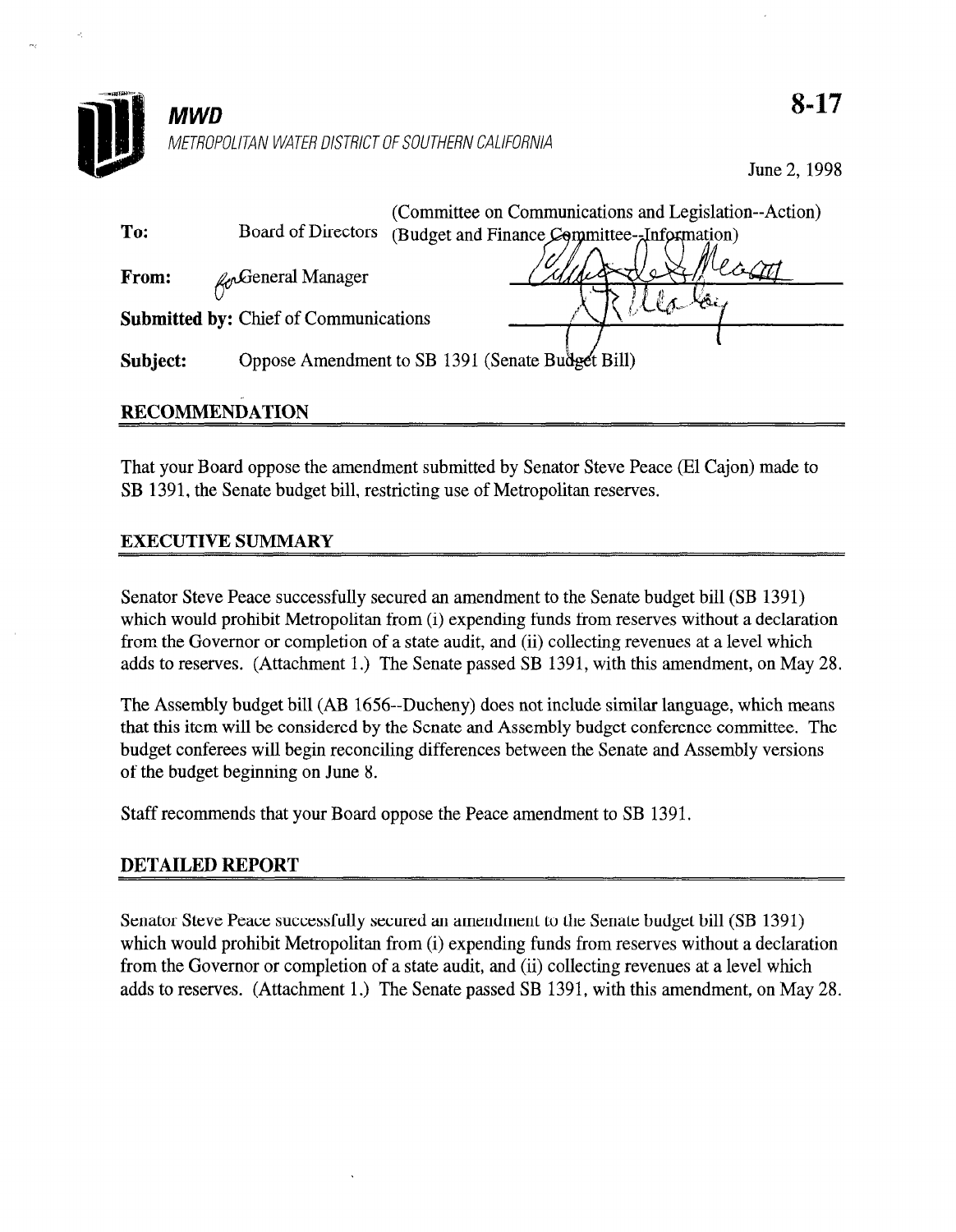## Board of Directors  $-2$ - June 2, 1998

Under the amendment, the California Auditor General is required to perform a financial and operational audit of Metropolitan for the purpose of assuring that Metropolitan's financial practices are sound, that reserves are at minimum levels consistent with sound financial practice and that expenditures comply with state law. Until the audit is completed, Metropolitan may not collect revenues which add to reserves and may not expend funds from any reserve. However, expenditures of reserves may be made before the audit is completed if the Governor declares that Metropolitan will be unable to carry out its responsibilities.

This amendment, if allowed to remain in the final budget, would have immediate adverse impacts upon Metropolitan. Metropolitan's expenditures for 1997-98 require a \$89 million drawdown from the Water Rate Stabilization Fund, but use of these funds would be prohibited under the amendment. Debt service reserve funds and working capital reserves, which must be maintained pursuant to covenants with the holders of Metropolitan's water revenue bonds, could not be utilized without permission from the Governor. The amendment does not specify which funds are considered to be reserves, so other expenditures (such as construction funding in the Pay-As-You-Go Fund and moneys set aside for transfers in the Water Transfer Fund) also could be halted.

At the same time that these expenditures are restricted, collection of revenues would be curtailed At the same time that these expenditures are restricted, concerton of revenues would be curt under the amendment's last sentence. It is impossible to set rates which recover exactly the amount necessary to recover expenses for the year, because actual receipts vary according to sales, which in turn are affected by weather, conservation and other factors. By prohibiting Metropolitan from collecting any revenues in excess of our requirements, the amendment could make the Board set rates too low--without any allowances for variables, like the weather, which the Board cannot control. And if unanticipated revenues come in (such as a credit under the State Water Contract which is larger than anticipated), accepting those revenues would violate this amendment.

Inclusion of the amendment in the final budget would impose severe financial constraints on Metropolitan. It would undermine the Metropolitan's credit rating, which in turn anchors the credit ratings of the California Department of Water Resources and Metropolitan's member agencies.

sbb#10653 **ATTACHMENT**